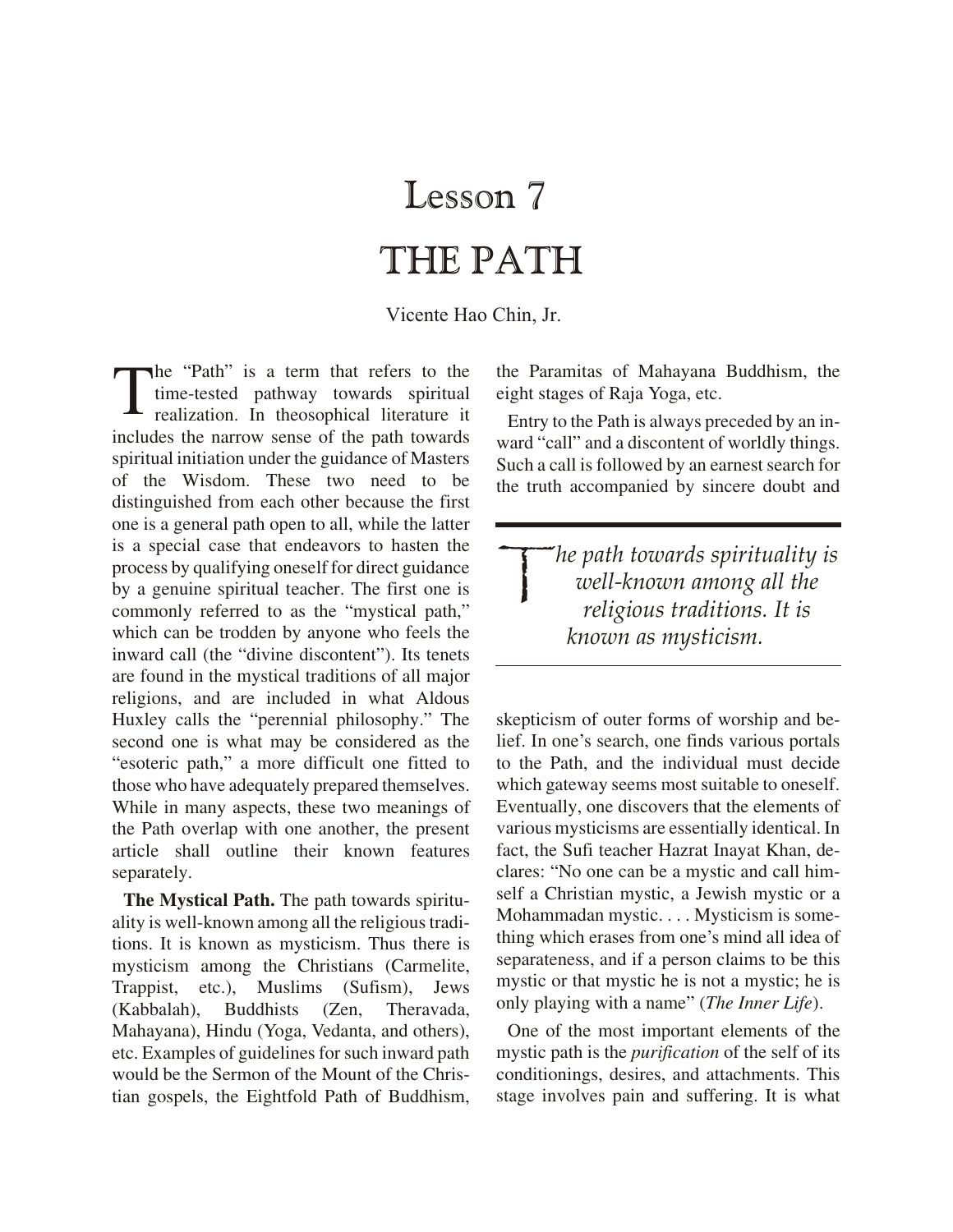## **Light on the Path**

[One of the most significant guidebook] for the spiritual life is *Light on the Path* dic tated by an Ad ept to Mabel Collins*.* It starts with the following exhortations:]

Before the eyes can see, they must be incapable of tears. Before the ear can hear, it must have lost its sensitiveness. Before the voice can speak in the presence of the Masters it must have lost the power to wound. Before the soul can stand in the presence of the Masters its feet must be washed in the blood of the heart.

- 1. Kill out ambition.
- 2. Kill out desire of life.
- 3. Kill out desire of comfort.

4. Work as those work who are ambitious.

Respect life as those do who desire it. Be happy as those are who live for happiness.

John of the Cross calls the "dark night of the senses." It necessitates what another mystical treatise calls a "cloud of forgetting" whereby the individual gradually becomes detached from the things of the outer world (*Cloud of Unknowing*).

But the true motivation for treading the Path is not the rejection of the worldly life, but the inward call which is now being felt in the heart of the aspirant. A spiritual discipline is then adopted, which normally includes meditation and certain modes of living. It is this which eventually leads one to *illumination* or *enlightenment*. This in itself has various levels or stages that are recognized in the different spiritual traditions of the world (*hal* or *awhal* of the Sufis, the *jhanas* of Buddhism, the mansions of the soul of Teresa of Avila, etc.). These stages have their own subtle impurities that must be further cleansed, as in the Buddhist *jhanas* and the "dark night of the spirit" of John of the Cross.

This ultimately leads to union with the Divine, the Nirvana of the Buddhist, the *moksha* (liberation) of the Hindus, and the *fana* (annihilation) of the Muslim Sufis.

**The Esoteric Path.** Spiritual traditions in the East and the West also speak of the razor-edge path whereby the development of the aspirant is accelerated through certain stringent rules and disciplines, and done under the guidance of a qualified Teacher. This path is not recom-

*S* piritual traditions in the East<br>and the West also speak of the<br>razor-edoe nath whereby the *and the West also speak of the ra zor-edge path whereby the de vel op ment of the as pi rant is ac cel er ated through cer tain strin gent rules and dis ci plines, and done un der the guid ance of a qualified Teacher.* 

mended to every one as it requires certain qualities and preparedness not commonly attained by most aspirants. In the theosophical tradition it implies *chelaship* or discipleship to a Master of the Wisdom, which includes probation and trials.

The Greeks had openly distinguished between the exoteric and the esoteric path through the Lesser and Greater Mysteries that lasted for more than a thousand years. Christianity has such a tradition that began with Jesus him self when he said that he taught parables to the masses but gave the keys to mysteries only to the disciples. The Gnostics of the first few centuries of Christianity carried forward this tradition of a secret path. In the East it is known as Gupta Vidya (or secret knowl edge). The *Sufis* have their *murshids* or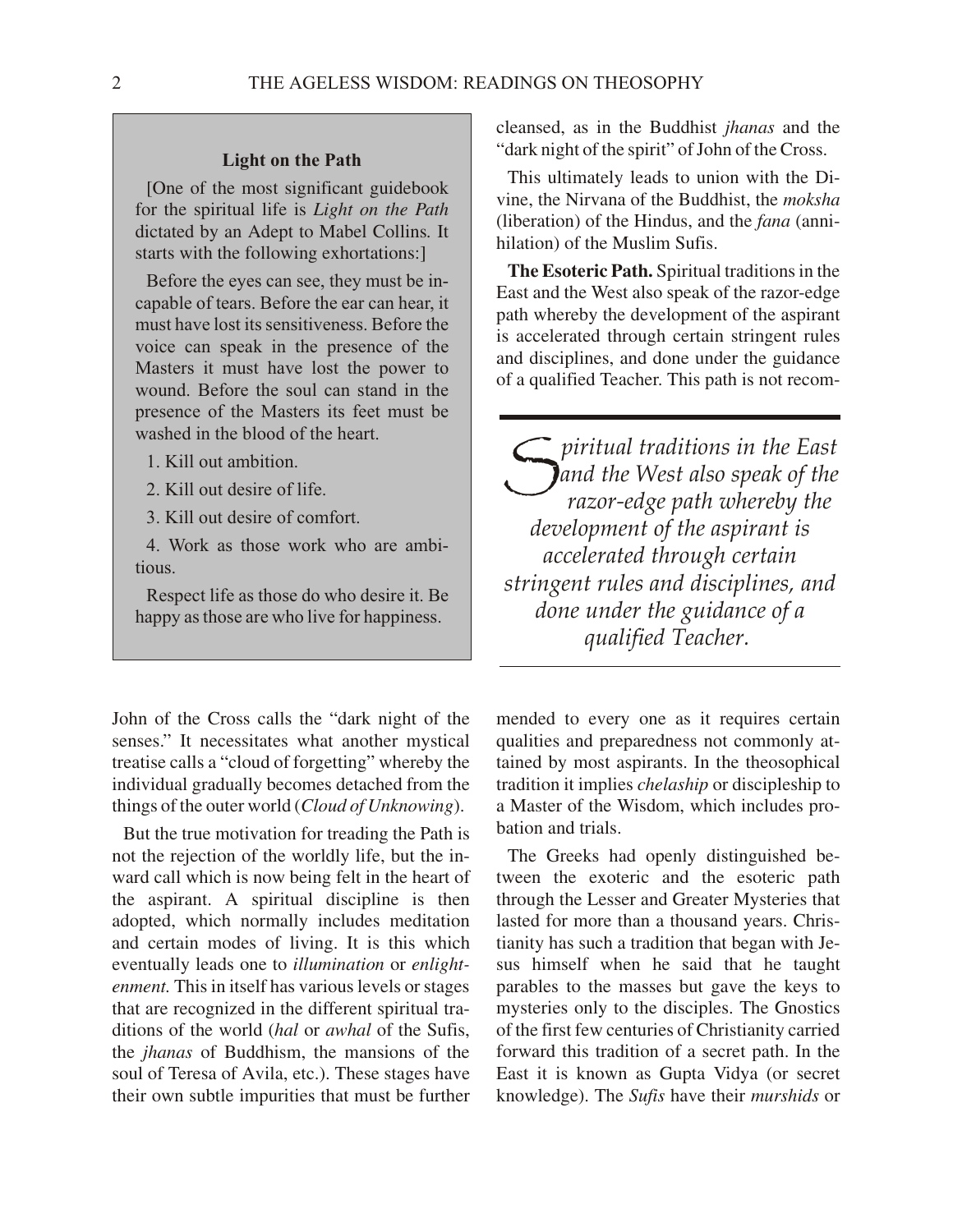## *The Paramitas*

"Yea, Lord; I see the PATH; its foot in mire, its summits lost in glorious light Nirvanic. And now I see the ever narrowing Portals on the hard and thorny way to *Jnana* [\*Knowledge, Wisdom]."

Thou seest well, Lanoo. These Portals lead the aspirant across the waters on "to the other shore"7. Each Portal hath a golden key that openeth its gate; and these keys are: —

1. DANA, the key of charity and love immortal.

2. SHILA, the key of Harmony in word and act, the key that counterbalances the cause and the effect, and leaves no further room for Karmic action.

3. KSHANTI, patience sweet, that nought can ruffle.

4. VIRAGA, indifference to pleasure and to pain, illusion conquered, truth alone perceived.

5. VIRYA, the dauntless energy that fights its way to the supernal TRUTH, out of the mire of lies terrestrial

6. DHYANA, whose golden gate once opened leads the Narjol [a saint, an adept.] toward the realm of Sat eternal and its ceaseless contemplation.

7. PRAJNA, the key to which makes of a man a god, creating him a Bodhisattva, son of the Dhyanis.

Such to the Portals are the golden keys.

VOICE OF THE SILENCE

teacher imparting the secret wisdom to the *mureed* (student).

In the theosophical tradition, the same distinction is made between the open mystical path and the esoteric path. There are people who are good and spiritual. They can pursue liberation at their own pace and without any special disciplines im posed upon them. But to those who feel the need to enter the steeper path, then there is a way.

During the lifetime of H.P. Blavatsky, the path of discipleship was directly available and many people formally applied for such chelaship. Many of them failed. Among those who were ac cepted (apart from Blavatsky), only one was known to have been accepted to join the Mahatmas in their ashram: Damodar Mavalankar.

The rules for such a path were laid down in many books, such as *Light on the Path*, *Voice of the Silence*, Instructions to the Esoteric School,

and many articles and letters, particularly the *Ma hatma Let ters to A.P. Sinnett*. In all of them, one point is repeatedly stressed:

One only inflexible rule has been ever binding upon the neophyte, as it is binding now — the *complete* subjugation of the lower nature by the higher. From the *Vedas* and *Upanishads* to the recently published *Light on the Path,* search as we may through the bibles of every race and cult, we find but one only way, — hard, painful, troublesome, by which man can gain the true spiritual insight. And how can it be otherwise since all religions and all philosophies are but the variants of the first teachings of the One Wisdom . . .? (CW 6:31)

The following are some excerpts on qualifications needed for treading the Path:

. . . the first conditions required to reach it are an absolute disinterestedness, a